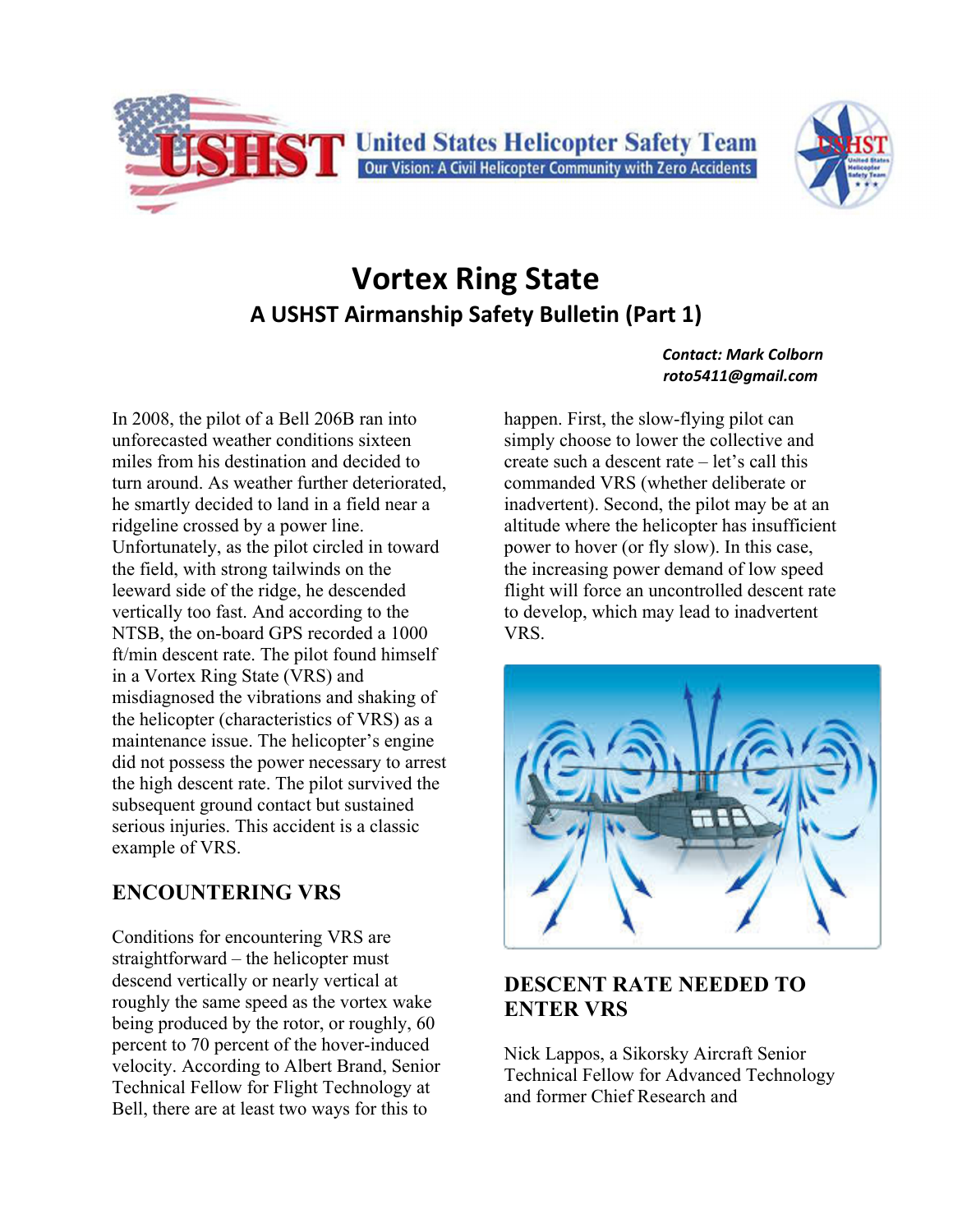Development Test Pilot, claims true VRS is experienced at about 70 percent of the downwash velocity. The characteristics of a rotor's design (particularly its disk loadingor thrust per unit area of the rotor disk) make it easy to calculate the speed of the downwash, and it is different for each helicopter design. Lappos is on record stating the "greater than 300 feet per minute (fpm)" VRS onset guideline presented in many pilot publications is a myth. He contends (and his hypothesis is consistent with DoD / NATOPS guidance) the rate needed to enter full VRS – even in the lightest helicopters – requires descent rates of 700 to 1000 fpm. In larger (heavier and higher power) rotor driven aircraft, the descent rate required could be much higher (Blackhawk -1500 fpm; and V-22 – 2000 fpm for example). Tim Tucker, Chief Instructor at Robinson Helicopters agrees with Mr. Lappos's hypothesis on VRS, stating helicopters with low disk loading (the R-22 for example) will experience VRS at lower descent rates.

#### **WHAT HAPPENS IN VRS**

Al Brand posits if you descend at about 60 percent of the hover-induced velocity, you will place the vortex wake in a situation where it accumulates beneath the rotor with each turn of the rotor. The accumulation of the vortex wake increases the rotor inflow (i.e., down flow through the rotor increases in spite of the descent rate). More rotor inflow reduces the rotor blade angle of attack, which can (initially) be compensated for by an increase in collective pitch. However, the increase in collective does not stop the accumulation of the tip vortices into the vortex ring. As more descent rate ensues, more collective is applied, but the rotor finally loses the battle. At this point, the rotor loses some thrust and falls through the ring emerging with the ring above the rotor

at some higher steady descent rate at 1-g thrust. With a vortex ring above the rotor, collective becomes ineffective at arresting descent rate as it merely closes the gap between the ring and rotor, preventing thrust from increasing.

VRS is an aerodynamic interaction phenomenon between the rotor and its vortex wake. You do not have to be skilled to get into VRS – under predictable circumstances, VRS will find you, and for this reason, you need a plan to get out of it. A technique called the *Vuichard Recovery* is the best available for a single main rotor helicopter.

\*For more information on this subject, refer to the USHST Airmanship Bulletin on the *Vuichard Recovery* at www.ushst.org



### **ARE VRS ACCIDENTS COMMON?**

So how common are VRS accidents? The United States Helicopter Safety Team (USHST) analyzed over 1000 U.S. commercial helicopter accidents that occurred between 2000 and 2017. The Team could only find three accidents where VRS was the lead factor (NYC06LA062,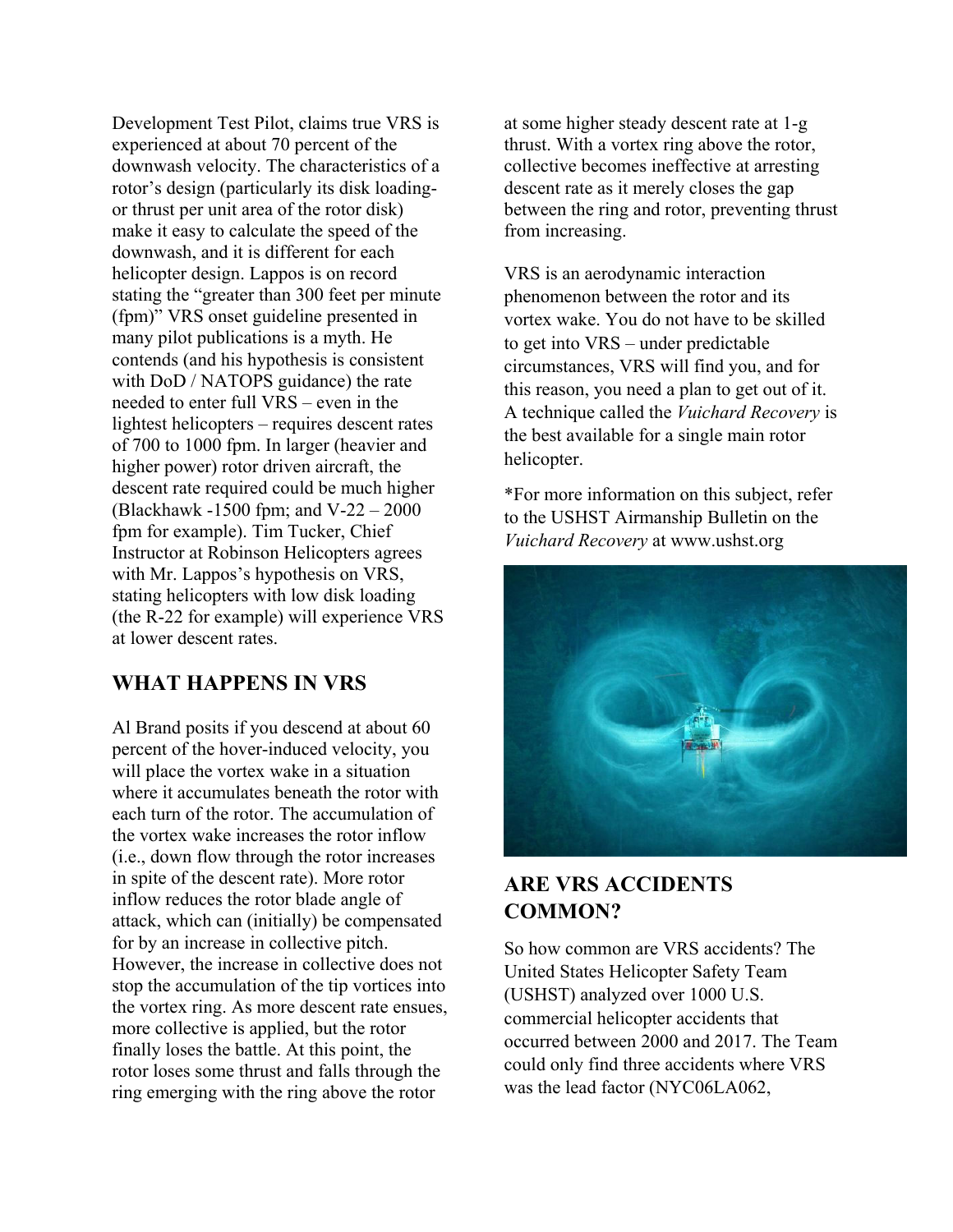DEN02GA085 & ERA16LA159), and two accidents where VRS may have been a contributing factor (ERA13LA018 & LAX08CA138).

## **USHST ANALYSIS OF VRS and POWER MANAGEMENT ACCIDENTS**

VRS is included in the USHST accident category, *Loss of Control – Inflight* (LOC-I) – which was the cause of approximately 18 percent of 104 fatal U.S. helicopter accidents analyzed by the USHST in the years between 2009-2013. Among these LOC-I events, and of much greater concern than VRS incidents, a power available limitation was a factor in 37 percent of them. In seven out of 19 fatal accidents attributed to a power available limitation, the pilot exceeded either a structural limit or an environment induced performance limit. In these instances, a pilot is more likely to run out of power on takeoff trying to clear trees (N1 topping), or run out of power during an approach, or exceed the power limits while trying to hover out-of-ground effect, or run out of power trying to cross a mountain pass. As long as the power limitation did not result in an uncontrolled descent rate at low forward airspeed, such accidents would not be associated with VRS. Otherwise, all bets are off. Insufficient power to hover is a recipe for initiating VRS.

## **AWARENESS OF VRS AND HOW IT RELATES TO POWER MANAGEMENT ISSUES**

A lot has been written about VRS, including the recommendation to not exceed a 300 fpm descent rate (which admittedly is an excellent rule to use to stay out of trouble on



any type of descent or approach). On check rides, examiners like to discuss VRS (currently referred to as *Settling with Power*  in the FAA's Helicopter Flying Handbook (HFH) FAA-H-8083-21A, Practical Test Standards – or PTS, and the U.S. Army's TC 3-03.4 – Fundamentals of Flight). We spend a good portion of our table time during the oral explaining this aerodynamic phenomenon. Apparently, this awareness has paid off, since accidents directly attributed to VRS in the U.S. are uncommon. There is definitely a cause and effect relationship between VRS and a power available limitation. It is easy to exceed the limits of the helicopter's performance, but not necessarily get into VRS.

USHST analysis has consistently shown that power or performance management and exceeding limitations accidents comprise 20 percent of all helicopter accidents (fatal and non-fatal) each and every year. With this startling statistic in mind, perhaps flight instructors and examiners need to spend more time teaching sound power management practices and the effects of exceeding a power available limitation. Call the thing that is not vortex ring what you